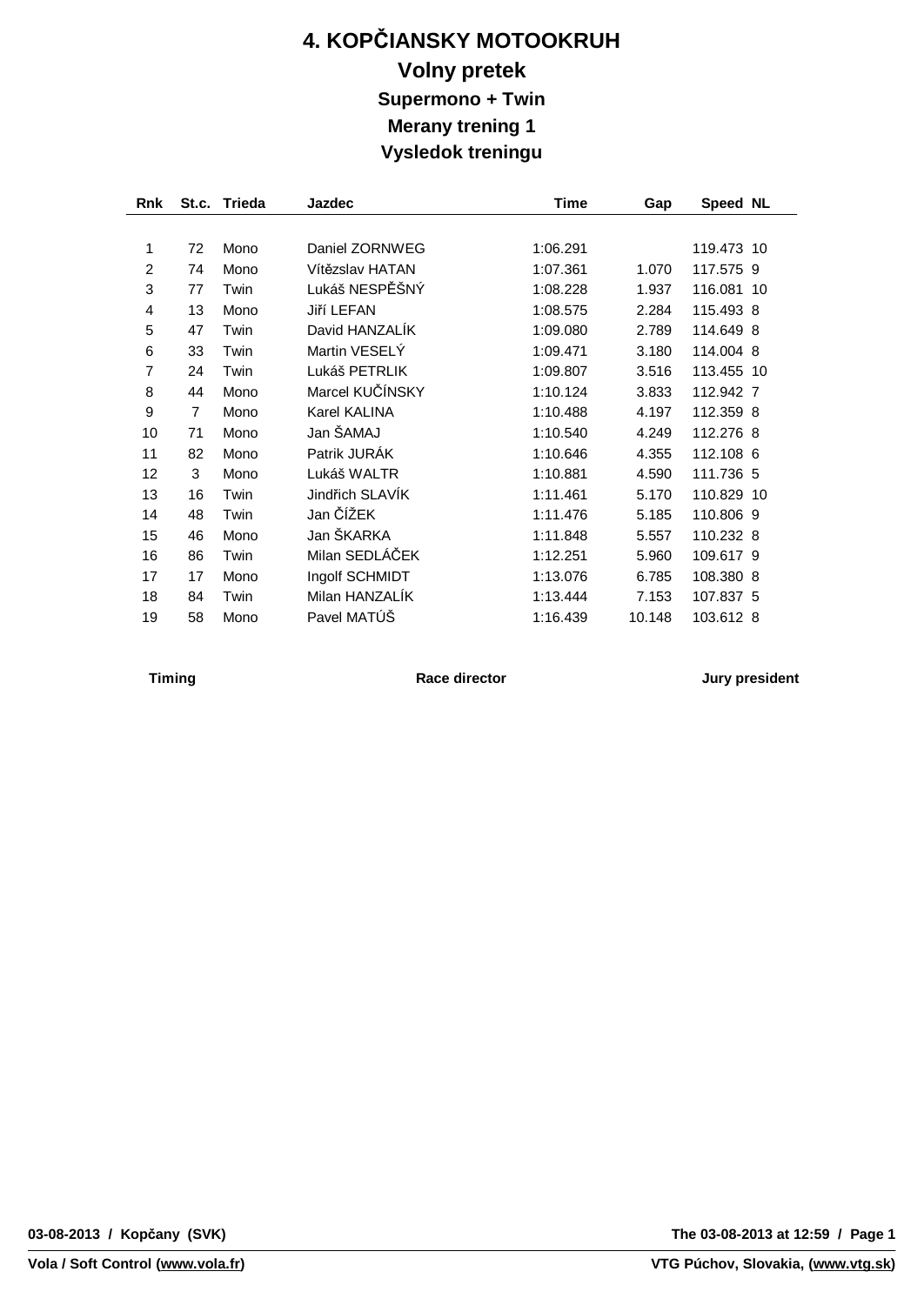## **4. KOPČIANSKY MOTOOKRUH Volny pretek Supermono + Twin Merany trening 2 Vysledok treningu**

| <b>Rnk</b>     |    | St.c. Trieda | <b>Jazdec</b>   | Time     | Gap   | Speed NL   |  |
|----------------|----|--------------|-----------------|----------|-------|------------|--|
|                |    |              |                 |          |       |            |  |
| 1              | 72 | Mono         | Daniel ZORNWEG  | 1:05.470 |       | 120.971 11 |  |
| $\overline{2}$ | 74 | Mono         | Vítězslav HATAN | 1:06.044 | 0.574 | 119,920 7  |  |
| 3              | 77 | Twin         | Lukáš NESPĚŠNÝ  | 1:07.771 | 2.301 | 116.864 10 |  |
| 4              | 7  | Mono         | Karel KALINA    | 1:08.110 | 2.640 | 116.282 4  |  |
| 5              | 33 | Twin         | Martin VESELY   | 1:08.255 | 2.785 | 116.035 7  |  |
| 6              | 13 | Mono         | Jiří LEFAN      | 1:08.303 | 2.833 | 115.953 6  |  |
| 7              | 44 | Mono         | Marcel KUČÍNSKY | 1:09.363 | 3.893 | 114.181 9  |  |
| 8              | 47 | Twin         | David HANZALIK  | 1:09.492 | 4.022 | 113.969 5  |  |
| 9              | 24 | Twin         | Lukáš PETRLIK   | 1:09.661 | 4.191 | 113.693 3  |  |
| 10             | 82 | Mono         | Patrik JURÁK    | 1:09.712 | 4.242 | 113,610 7  |  |
| 11             | 48 | Twin         | Jan ČÍŽEK       | 1:10.189 | 4.719 | 112.838 9  |  |
| 12             | 16 | Twin         | Jindřich SLAVIK | 1:11.427 | 5.957 | 110.882 11 |  |
| 13             | 17 | Mono         | Ingolf SCHMIDT  | 1:11.982 | 6.512 | 110.027 6  |  |
| 14             | 58 | Mono         | Pavel MATÚŠ     | 1:14.413 | 8.943 | 106.433 10 |  |
| 15             | 3  | Mono         | Lukáš WALTR     | 1:14.646 | 9.176 | 106.100 5  |  |

#### **Competitors with only one passing**

| 71  | Mono | Jan ŠAMAJ      |
|-----|------|----------------|
| 86. | Twin | Milan SEDLÁČEK |

**Timing Race director Jury president**

**The 03-08-2013 at 17:13 / Page 1**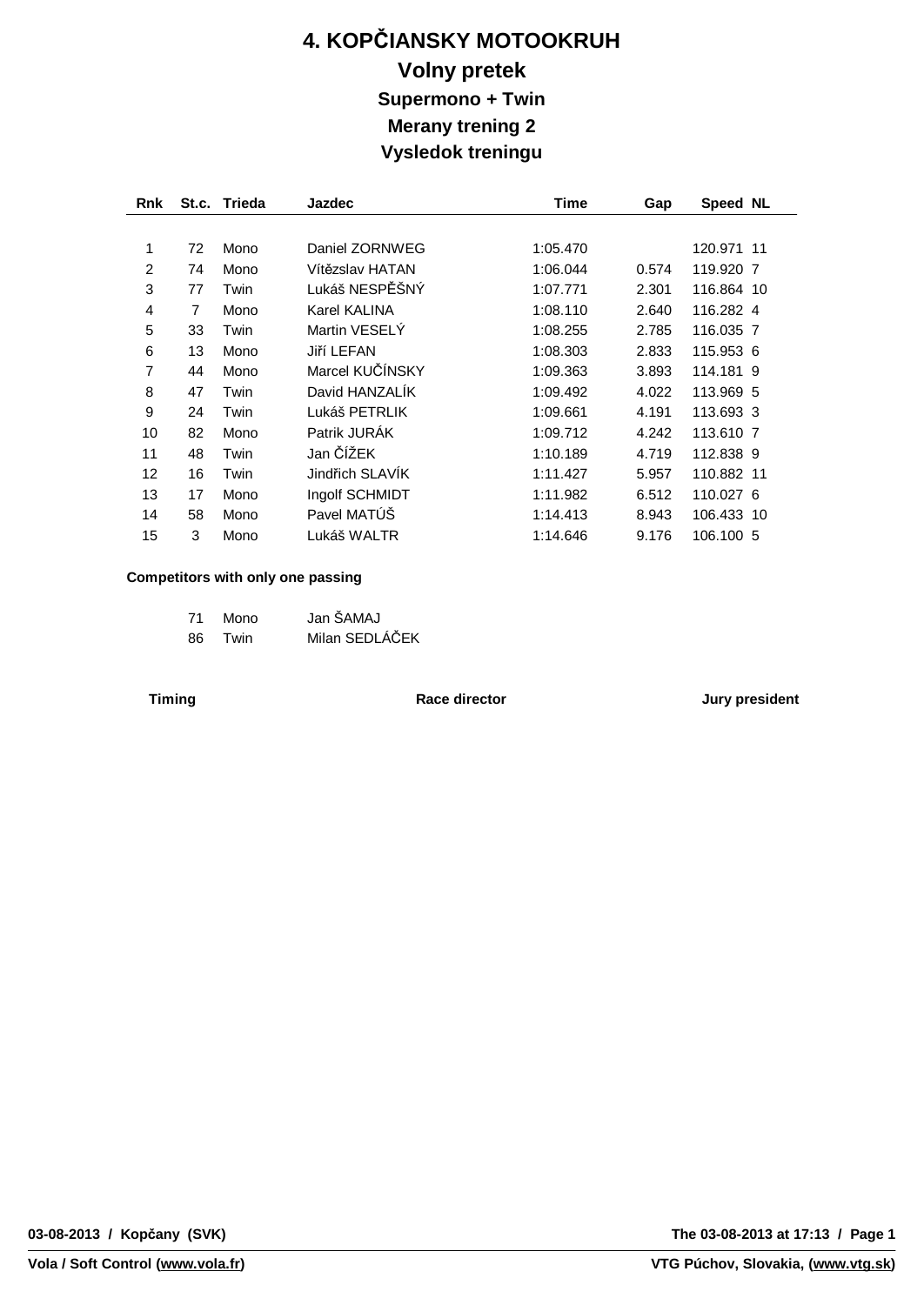# **4. KOPČIANSKY MOTOOKRUH Volny pretek Supermono + Twin Vysledok treningu Series 1**

| Rnk            | St.c. | <b>Trieda</b> | Jazdec          | 1.Session | 2.Session |              | <b>Time Sessior</b> | Gap   | <b>Speed</b> |
|----------------|-------|---------------|-----------------|-----------|-----------|--------------|---------------------|-------|--------------|
|                |       |               |                 |           |           |              |                     |       |              |
| 1              | 72    | Mono          | Daniel ZORNWEG  | 1:06.291  | 1:05.470  | 1:05.470 2   |                     |       | 120.971      |
| 2              | 74    | Mono          | Vítězslav HATAN | 1:07.361  | 1:06.044  | 1:06.044 2   |                     | 0.574 | 119.920      |
| 3              | 77    | Twin          | Lukáš NESPĚŠNÝ  | 1:08.228  | 1:07.771  | 1:07.771 2   |                     | 2.301 | 116.864      |
| $\overline{4}$ | 7     | Mono          | Karel KALINA    | 1:10.488  | 1:08.110  | 1:08.110 2   |                     | 2.640 | 116.282      |
| 5              | 33    | Twin          | Martin VESELY   | 1:09.471  | 1:08.255  | 1:08.255 2   |                     | 2.785 | 116.035      |
| 6              | 13    | Mono          | Jiří LEFAN      | 1:08.575  | 1:08.303  | 1:08.303 2   |                     | 2.833 | 115.953      |
| 7              | 47    | Twin          | David HANZALIK  | 1:09.080  | 1:09.492  | 1:09.080 1   |                     | 3.610 | 114.649      |
| 8              | 44    | Mono          | Marcel KUČÍNSKY | 1:10.124  | 1:09.363  | 1:09.363 2   |                     | 3.893 | 114.181      |
| 9              | 24    | Twin          | Lukáš PETRLIK   | 1:09.807  | 1:09.661  | 1:09.661 2   |                     | 4.191 | 113.693      |
| 10             | 82    | Mono          | Patrik JURÁK    | 1:10.646  | 1:09.712  | 1:09.712 2   |                     | 4.242 | 113.610      |
| 11             | 48    | Twin          | Jan ČÍŽEK       | 1:11.476  | 1:10.189  | 1:10.189 2   |                     | 4.719 | 112.838      |
| 12             | 71    | Mono          | Jan ŠAMAJ       | 1:10.540  |           | 1:10.540 1   |                     | 5.070 | 112.276      |
| 13             | 3     | Mono          | Lukáš WALTR     | 1:10.881  | 1:14.646  | 1:10.881 1   |                     | 5.411 | 111.736      |
| 14             | 16    | Twin          | Jindřich SLAVÍK | 1:11.461  | 1:11.427  | $1:11.427$ 2 |                     | 5.957 | 110.882      |
| 15             | 46    | Mono          | Jan ŠKARKA      | 1:11.848  |           | 1:11.848 1   |                     | 6.378 | 110.232      |
| 16             | 17    | Mono          | Ingolf SCHMIDT  | 1:13.076  | 1:11.982  | 1:11.982 2   |                     | 6.512 | 110.027      |
| 17             | 86    | Twin          | Milan SEDLÁČEK  | 1:12.251  |           | 1:12.251 1   |                     | 6.781 | 109.617      |
| 18             | 84    | Twin          | Milan HANZALÍK  | 1:13.444  |           | 1:13.444 1   |                     | 7.974 | 107.837      |
| 19             | 58    | Mono          | Pavel MATÚŠ     | 1:16.439  | 1:14.413  | 1:14.413 2   |                     | 8.943 | 106.433      |

**Timing Race director Jury president**

**Vola / Soft Control ([www.vola.fr\)](http://www.vola.fr)**

**The 03-08-2013 at 17:14 / Page 1**